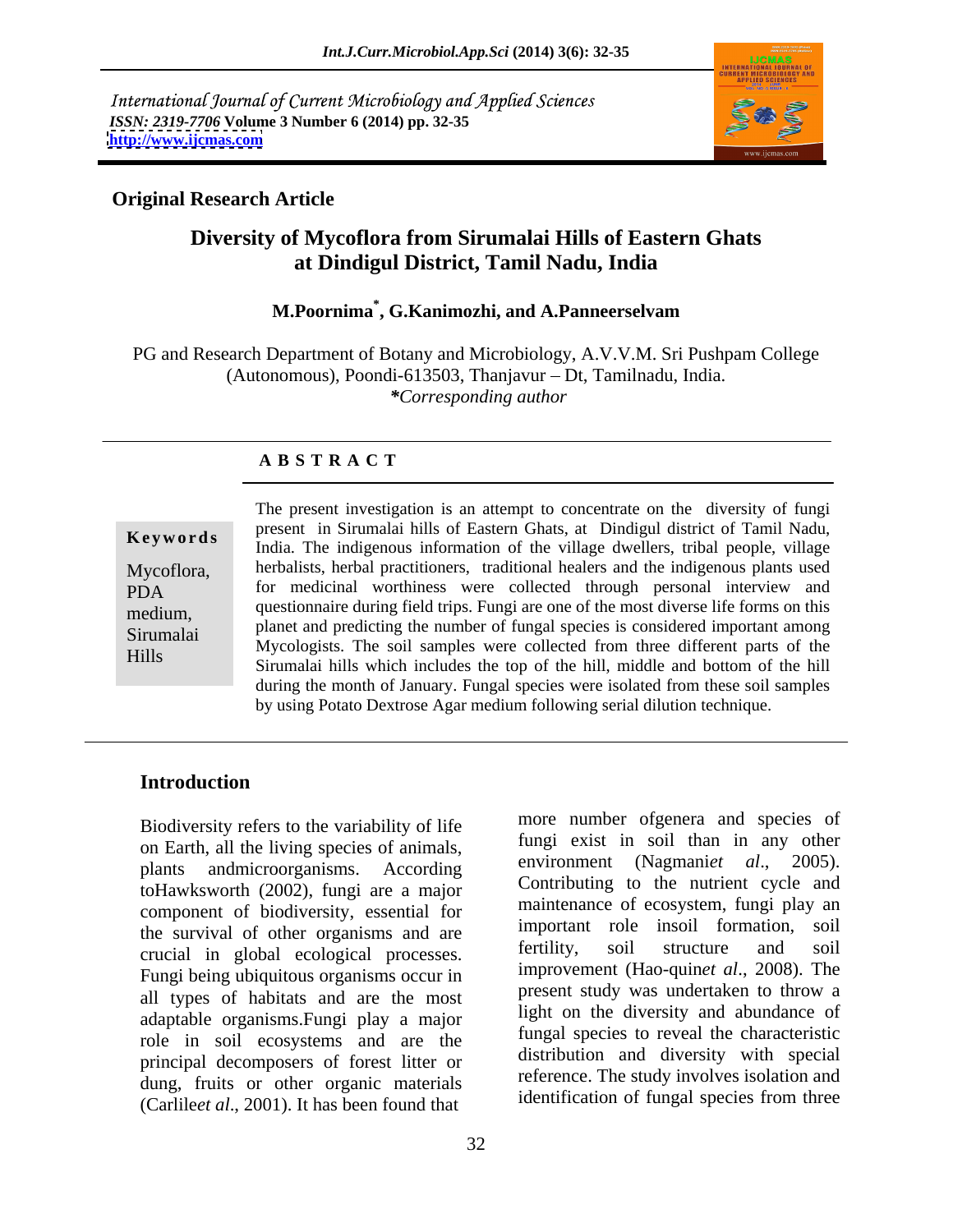different ecological soil types in the top, **Presentation of data** middle and bottom from Sirumalai hills, Dindigul district, Tamilnadu. Physical and **Data analysis** chemical analysis of the soil was also studied. **I. Species diversity :** The diversity

The soil samples were collected in the late October to early November, 2012 and stored in sterile bags at  $4^{\circ}$ C until used for culturing fungi. The present study site represent the top, middle and bottom of the hill. Samples were collected from  $2 - 3$ cm deep pits dug in the area to be sampled. The samples were collected with a surface sterilized trowel. Soil was  $d = n/N$ scraped along the walls of the pits and collected in polythene bags. Soil from 3-5 where n a species pits was pooled together and mixed in the same polythene bag.

Physical analysis of the soil such as pH, Color, Texture, Temperature etc. were studied. Chemical analysis of the soil such as available Nitrogen, Carbonetc. were also studied. The Physico-chemical % contribution characters were statistically correlated with soil fungal flora.  $\blacksquare$ 

The fungi were isolated by the serial dilution and plate count method (Johnson and Curl, 1972). For isolation of total fungi,  $10^{-3}$  to  $10^{-5}$  dilutions were used with and one sterile mycellum were reported. Potato Dextrose agar media. After incubation at  $28^{\circ} \pm 2^{\circ}$  C, the fungal population was counted after 5 to 7 days. The fungi were identified with the help of vegetative and reproductive characters<br>literature (Barnett 1998 Ellis 1993 following standard manuals and literature (Barnett., 1998, Ellis., 1993., Gilman., 2001., Raper and Fennel., 1965, Thom andRaper., 1941, Subramanian., shown in the Table. I.<br>shown in the Table. I.

## **Presentation of data**

## **Data analysis**

- **Materials and Methods** species richness and relative **Sample collection** abundance of the species. of species was studied in terms of abundance of the species.
	- <sup>o</sup>C until used for different species in a particular **a.) Species richness (S) :** It represents the total number of different species in a particular area (Harrison, 2004).
		- **b.) Relative dominance (d) :** It was measured by calculating the Berger-Parker dominance (Harrison, 2004).  $d = n/N$ Where  $n = no$  of individuals in a species  $N = S =$  total no of individual.
- **Soil Analysis c.) Presentation of data:** In order to assess the dominance of individual species in each site percentage contribution was worked out as follows,

No. of colonies of fungus in a sample  
\n% contribution = 
$$
\frac{\ }{100}
$$

 Total No. of all colonies of all the species in a sample

### **Isolation of Fungi Results and Discussion**

 $-3$  to 10<sup>-5</sup> dilutions were used with and one sterile mycelium were reported.  $\frac{1}{2}$   $\frac{1}{2}$  C, the fungal all the three soil samples. These fungal It is clear from the results that, the fungal species from all the three soil samples includes 19 species belonging to 7 genera The genus *Aspergillus* were dominant in genera were identified according to their vegetative and reproductive characters following standard manuals and references. The data analysis of all the fungal genera in the different sites were shown in the Table.1.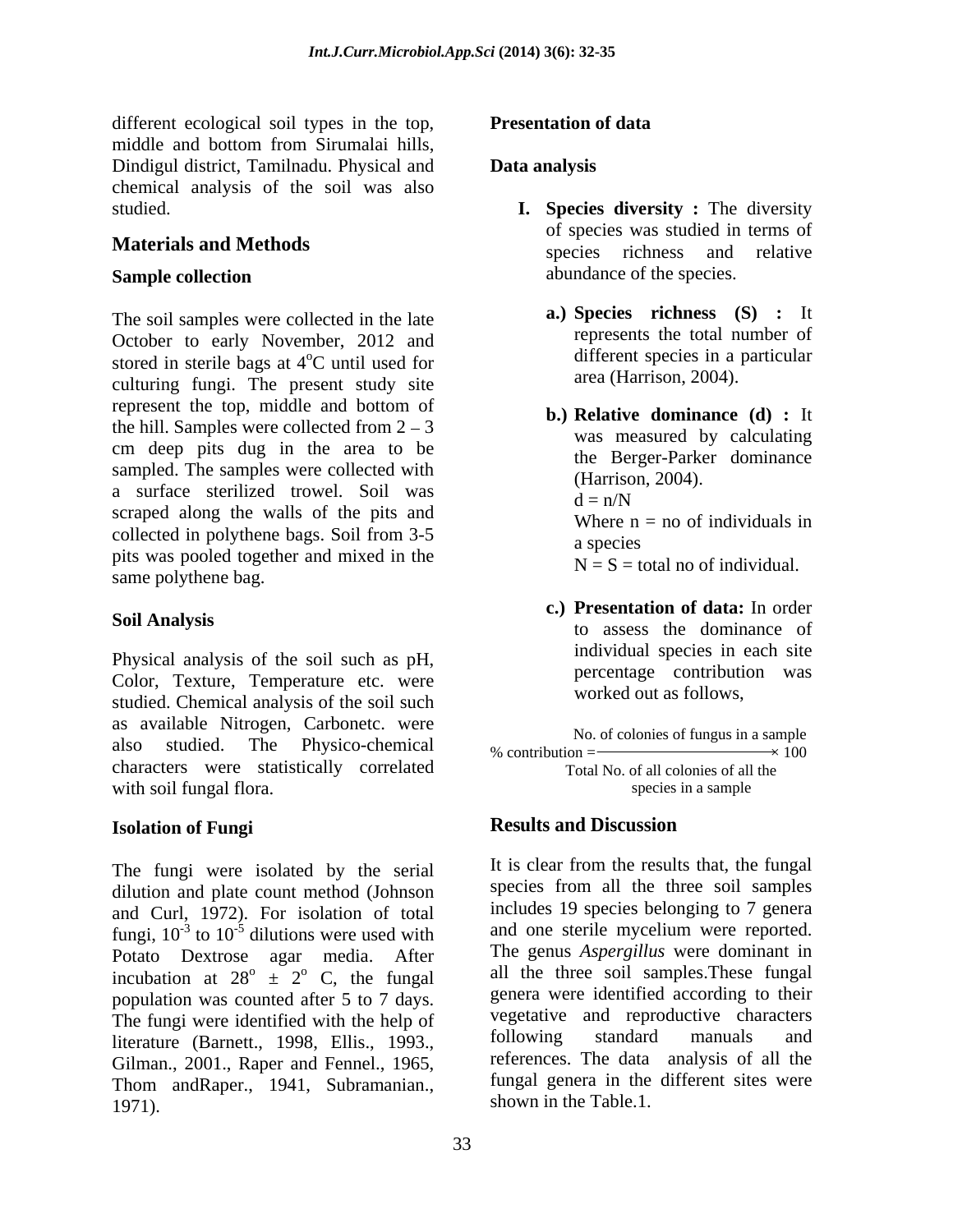|                      |                            | <b>Station 1</b>             | <b>Station II</b> | <b>Station III</b>     | <b>Total</b> | Percentage   |
|----------------------|----------------------------|------------------------------|-------------------|------------------------|--------------|--------------|
| S.No                 | Name of the<br>organisms   | Top                          | <b>Middle</b>     | <b>Bottom</b>          | No.of        | contribution |
|                      |                            | <b>TNC</b><br>$\blacksquare$ | TNC MD            | $\vert$ TNC $\vert$ MD | colonies     | (%)          |
|                      | Aspergillusniger           | .66                          |                   | 1.33                   | 13           | 8.72         |
| $\sim$<br><u>L</u> . | A. glaucus                 | 1.33                         | 0.66              | 1.0                    | $\Omega$     | 6.04         |
|                      | A.fumigatus                | 1.0                          |                   | 0.66                   |              | 5.36         |
|                      | A.phoenicis                | 0.66                         | 0.33              | 0.66                   |              | 3.35         |
| $\epsilon$<br>◡.     | A.citricus                 | 1.0                          | 0.33              | 0.33                   |              | 3.35         |
|                      | $A.niveo-glaucus$          | 0.66                         | 0.66              | $\vert 0.66 \vert$     |              | 4.02         |
|                      | A.variecolor               |                              | 0.66              | 0.66                   |              | 4.69         |
|                      | A.elegans                  |                              | 0.33              | 0.66                   |              | 4.69         |
| $\Omega$<br>フ・       | A.petrakii                 | 0.66                         | 0.66              | 1.0                    |              | 4.69         |
| 10.                  | A. tamari                  | 0.66                         | 0.33              | 0.33                   |              | 2.68         |
| 11.                  | A.carbonarius              | 0.66                         | 0.66              | 0.33                   |              | 3.35         |
| 12.                  | A. granulosis              | 1.66                         |                   | 0.66                   | 10           | 6.71         |
|                      | 13. A.ochraceus            | 1.33                         |                   | 0.66                   | $\Omega$     | 6.04         |
|                      | 14. Verticilliumterrestre  | $1.0\,$                      | 0.33              | 0.66                   |              | 4.02         |
| 15.                  | $\vert$ Chaetomiumglobosum | 0.66                         | 0.33              | 0.33                   |              | 2.68         |
|                      | 16. Alternariaalternata    | 1.33                         | 0.66              | 0.66                   | 8            | 5.36         |
| 17.                  | Helminthosporiumsp.,       | 1.66                         |                   | 1.0                    | 11           | 7.38         |
|                      | 18. Curvularialunata       | 1.0                          | 0.66              | 0.66                   |              | 4.69         |
|                      | 19. Dendryphionnanum       | 0.66                         | 0.66              | 0.33                   |              | 3.35         |
|                      | 20. Sterile mycelium       | 1.33                         | 1.66              | 1.33                   | 13           | 8.72         |
|                      | <b>TOTAL</b>               | 21.2<br>64                   | 43<br>14.2        | 13.9<br>42             | 149          |              |

**Table.1** Total number of colonies(CFU/g), mean density and percentage contribution were recorded during monsoon season from Sirumalai hill-Dindigul

**Table.2** Correlation between the number of colonies and the physico-chemical parameters in monsoon season were recorded

|                                                                          | <b>TNC</b> |          |       |                                                                                                                                                                                                                                                |                                                              |                                                                  |                |        |                                                                                                 |          |  |
|--------------------------------------------------------------------------|------------|----------|-------|------------------------------------------------------------------------------------------------------------------------------------------------------------------------------------------------------------------------------------------------|--------------------------------------------------------------|------------------------------------------------------------------|----------------|--------|-------------------------------------------------------------------------------------------------|----------|--|
|                                                                          |            |          |       | TNC pH EC OC OM AN<br>TNC 1<br>pH 0.943 1<br>EC 0.198 -0.140 1<br>OC -0.943 -0.778 -0.514 1<br>OM -0.943 -0.778 -0.514 1<br>OM -0.943 -0.778 -0.514 10.000 1<br>AN 0.019 -0.315 0.984 -0.351 -0.351 1<br>AP 0.856 0.979 -0.338 -0.634 -0.634 - |                                                              |                                                                  |                |        |                                                                                                 |          |  |
|                                                                          |            |          |       |                                                                                                                                                                                                                                                |                                                              |                                                                  |                |        |                                                                                                 |          |  |
|                                                                          |            |          |       |                                                                                                                                                                                                                                                |                                                              |                                                                  |                |        |                                                                                                 |          |  |
|                                                                          |            |          |       |                                                                                                                                                                                                                                                |                                                              |                                                                  |                |        |                                                                                                 |          |  |
|                                                                          |            |          |       |                                                                                                                                                                                                                                                |                                                              |                                                                  |                |        |                                                                                                 |          |  |
|                                                                          |            |          |       |                                                                                                                                                                                                                                                |                                                              |                                                                  |                |        |                                                                                                 |          |  |
|                                                                          |            |          |       |                                                                                                                                                                                                                                                |                                                              |                                                                  |                |        |                                                                                                 |          |  |
|                                                                          |            |          |       |                                                                                                                                                                                                                                                | 0.411                                                        |                                                                  |                |        |                                                                                                 |          |  |
|                                                                          |            |          |       |                                                                                                                                                                                                                                                |                                                              |                                                                  |                |        |                                                                                                 |          |  |
|                                                                          |            |          |       |                                                                                                                                                                                                                                                | $-0.883$ $-0.342$ $0.982$ $0.982$ $-0.168$ $-0.769$ $-0.899$ |                                                                  | 0.813          |        |                                                                                                 |          |  |
|                                                                          |            |          |       |                                                                                                                                                                                                                                                | $4\overline{)0.994}$ $-0.451$ $-0.546$ $-0.988$              |                                                                  | 0.949<br>0.955 |        |                                                                                                 |          |  |
|                                                                          |            |          |       |                                                                                                                                                                                                                                                |                                                              |                                                                  |                |        |                                                                                                 |          |  |
|                                                                          |            |          |       |                                                                                                                                                                                                                                                |                                                              |                                                                  |                |        | $-0.589$                                                                                        |          |  |
|                                                                          |            |          |       |                                                                                                                                                                                                                                                |                                                              | 0.296 0.992<br>$-0.999$                                          | $-0.839$       | -0.962 | 0.513                                                                                           | $-0.996$ |  |
|                                                                          | 0.557      | $-0.900$ | 0.088 | 0.088                                                                                                                                                                                                                                          | $-0.964$                                                     | $0.714$ $-0.344$ $0.497$ $-0.101$ $0.197$                        |                |        | $-0.998$ <sup>*</sup> 0.536 $-0.457$                                                            |          |  |
| $\begin{array}{c cc}\n & 6 & 0.249 \\ \hline\n & 8 & 0.860\n\end{array}$ |            |          |       |                                                                                                                                                                                                                                                |                                                              | 0.641   0.671   -0.981   -0.981   0.527   0.472   0.998   -0.972 |                |        | $\vert$ -0.926 $\vert$ -0.996 $\vert$ 0.342 $\vert$ -0.961 $\vert$ 0.982 $\vert$ -0.281 $\vert$ |          |  |

\*\*. Correlation is significant at the 0.01 level0; \*. Correlation is significant at the 0.05 level0.